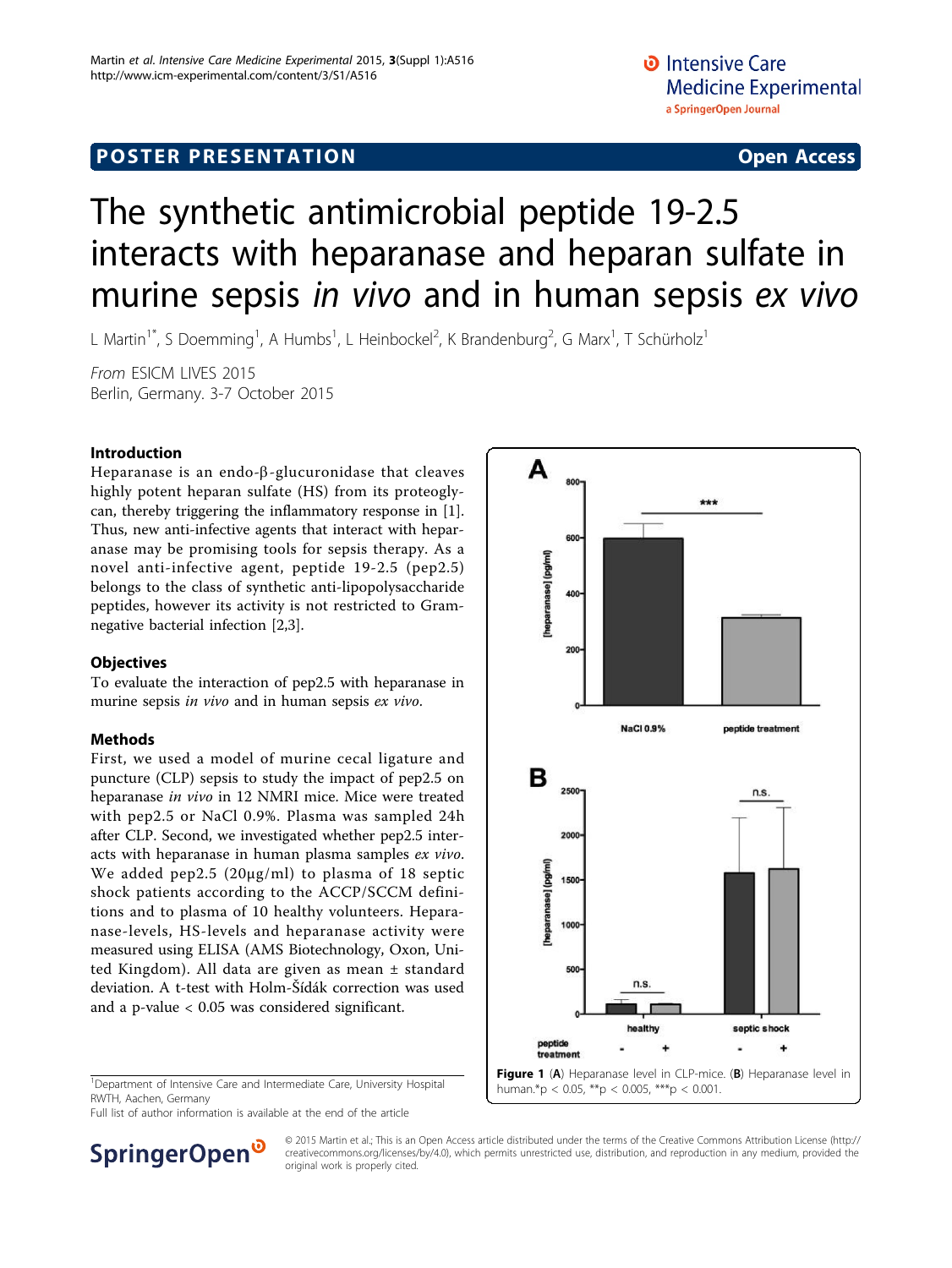



#### Results

Mice subjected to CLP without treatment displayed higher heparanase levels in plasma compared to mice treated with pep2.5 ( $p < 0.0001$ ). Treatment with pep 2.5 resulted in lower heparanase activity ( $p < 0.0001$ ) and reduced HS-levels (p < 0.0001), compared to untreated animals (Figure [1](#page-0-0)).

Septic shock patients (78% male) were 70  $\pm$  15 years old and healthy volunteers (50% male) were  $67 \pm 19$ years old. Plasma heparanase levels, heparanase activity and HS-levels were significantly higher in individuals with septic shock than in healthy individuals (all  $p <$ 0.0001). The ex vivo addition of pep2.5 did not impact heparanase levels, however heparanase activity and HSlevels were decreased by adding pep2.5 to plasma of septic shock patients (all  $p < 0.05$ , Figure [1\)](#page-0-0).

#### Conclusions

The synthetic antimicrobial peptide 19-2.5 interacts with heparanase in human and murine sepsis and reduces levels of highly potent HS. Thus, peptide 19-2.5 may have the potential for further development as a new anti-infective drug in sepsis therapy.

#### Grant Acknowledgment

This work was supported by an intramural grant to Dr. Lukas Martin (START 693900).

#### Authors' details <sup>1</sup>

<sup>1</sup>Department of Intensive Care and Intermediate Care, University Hospital RWTH, Aachen, Germany. <sup>2</sup>Division of Biophysics, Forschungszentrum, Borstel, Germany.

Published: 1 October 2015